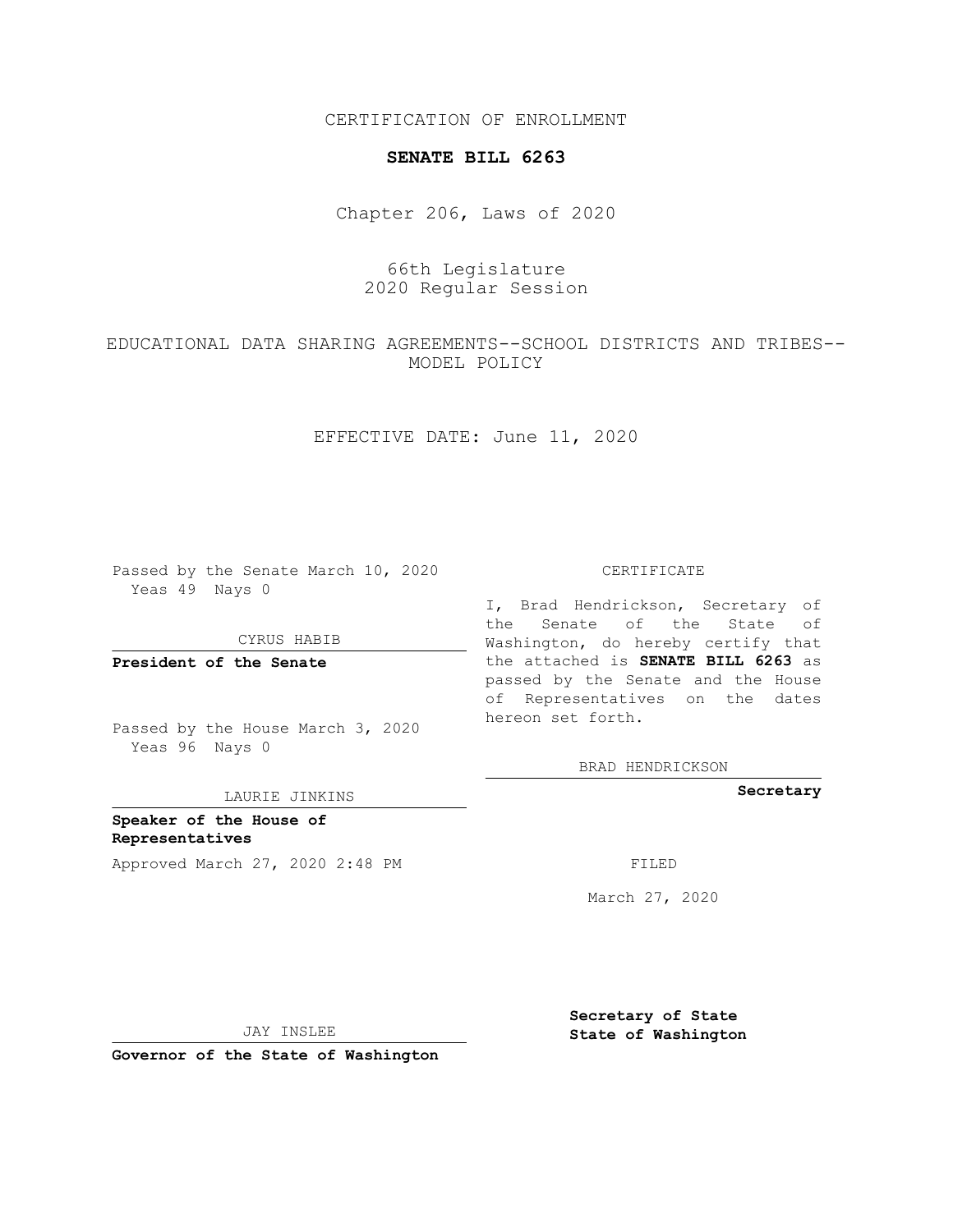## **SENATE BILL 6263**

AS AMENDED BY THE HOUSE

Passed Legislature - 2020 Regular Session

## **State of Washington 66th Legislature 2020 Regular Session**

**By** Senators McCoy, Wellman, Kuderer, Hasegawa, Lovelett, Wilson, C., Das, Nguyen, and Hunt

Read first time 01/14/20. Referred to Committee on Early Learning & K-12 Education.

1 AN ACT Relating to a model educational data sharing agreement 2 between school districts and tribes; and adding a new section to 3 chapter 28A.604 RCW.

4 BE IT ENACTED BY THE LEGISLATURE OF THE STATE OF WASHINGTON:

5 NEW SECTION. **Sec. 1.** A new section is added to chapter 28A.604 6 RCW to read as follows:

 (1) The Washington state school directors' association, in consultation and collaboration with tribes, shall develop a model policy and procedure to establish data sharing agreements between school districts and local tribes by January 1, 2021.

11 (2) In developing the model policy and procedure, the Washington 12 state school directors' association must:

13 (a) Consult with the office of the superintendent of public 14 instruction, the office of native education, the tribal leaders 15 congress on education, and local tribes;

16 (b) Consider model agreements developed by the bureau of Indian 17 education and model data sharing agreements and procedures developed 18 by national Native educational organizations; and

19 (c) Consider standards for the identification of Native students 20 for data sharing purposes.